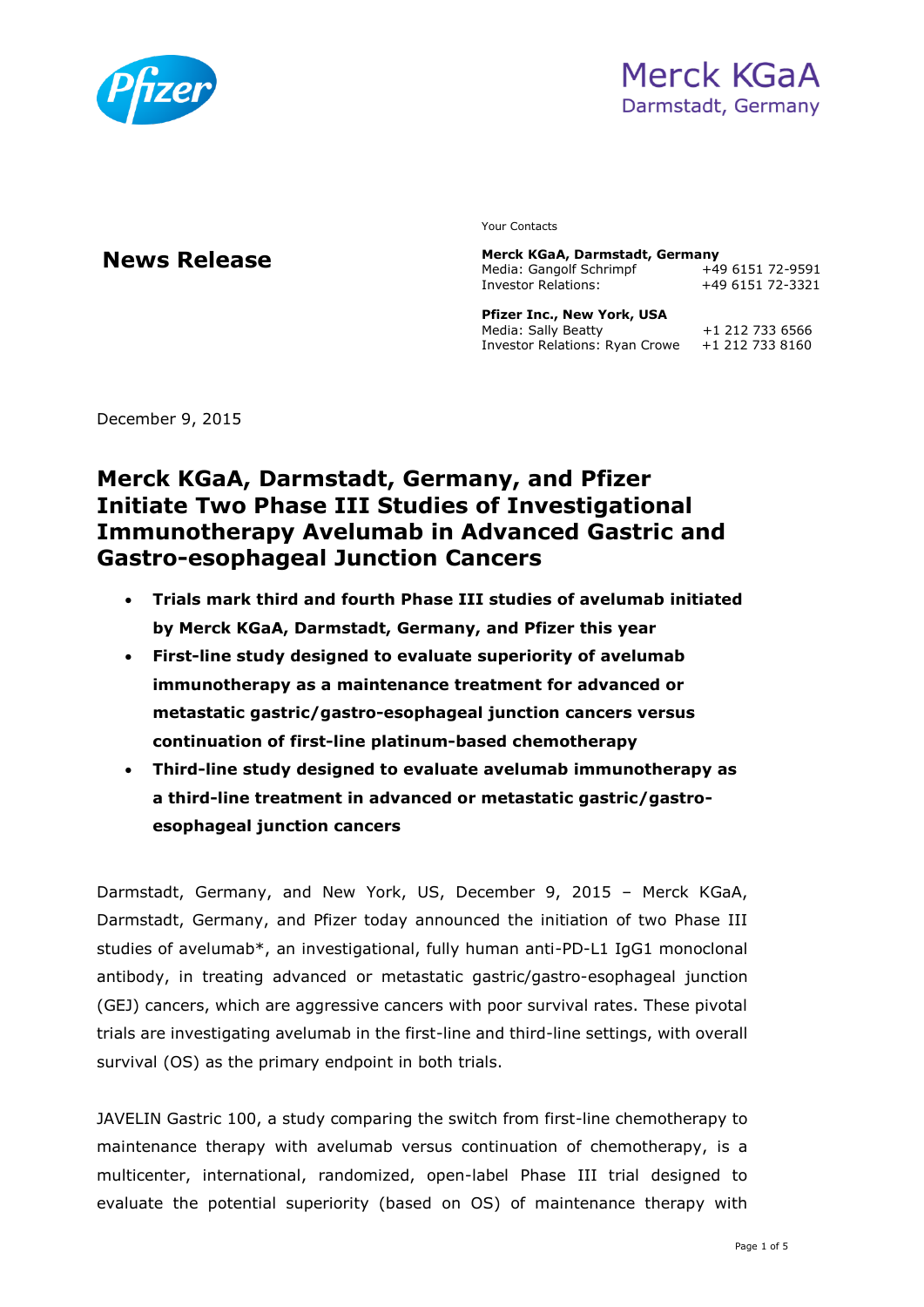



avelumab in patients with unresectable, locally advanced or metastatic gastric/GEJ cancers whose disease has not progressed with first-line platinum-based chemotherapy. This is currently the only Phase III trial in gastric cancer that is designed to evaluate superiority of an immunotherapy compared with conventional platinum-based chemotherapy as a first-line maintenance treatment. The study will enroll 629 patients across more than 220 sites in Asia Pacific, Europe, North America and South America.

"The prognosis is generally poor for the majority of patients with advanced gastric cancers," said Dr. Luciano Rossetti, Global Head of Research & Development of the biopharma business of Merck KGaA, Darmstadt, Germany. "By initiating these two Phase III trials in gastric and gastro-esophageal junction cancers, we are continuing the fight against cancer with an overarching goal of potentially improving survival for patients."

The third-line study, JAVELIN Gastric 300, is a multicenter, international, randomized, open-label Phase III trial designed to evaluate the potential superiority (based on OS) of avelumab in patients with unresectable, recurrent or metastatic gastric/GEJ cancers, compared with investigator's choice of chemotherapy from a pre-specified list of therapeutic options. The study will enroll approximately 330 patients, spanning approximately 170 sites in Asia, Australia, Europe, North America and South America.

"We are continuing to investigate avelumab in cancers with high unmet need and where there is a strong rationale for immunotherapeutic intervention," said Dr. Mace Rothenberg, Senior Vice President of Clinical Development and Medical Affairs and Chief Medical Officer for Pfizer Oncology. "Advanced gastric cancer is a challenging diagnosis to face as a patient, and we are dedicating significant resources to evaluate avelumab as a potential new treatment option for patients in multiple settings of this disease."

The clinical development program for avelumab now includes more than 1,500 patients who have been treated across more than 15 tumor types, including breast cancer, gastric/GEJ cancers, head and neck cancer, Merkel cell carcinoma, melanoma, mesothelioma, non-small cell lung cancer, ovarian cancer, renal cell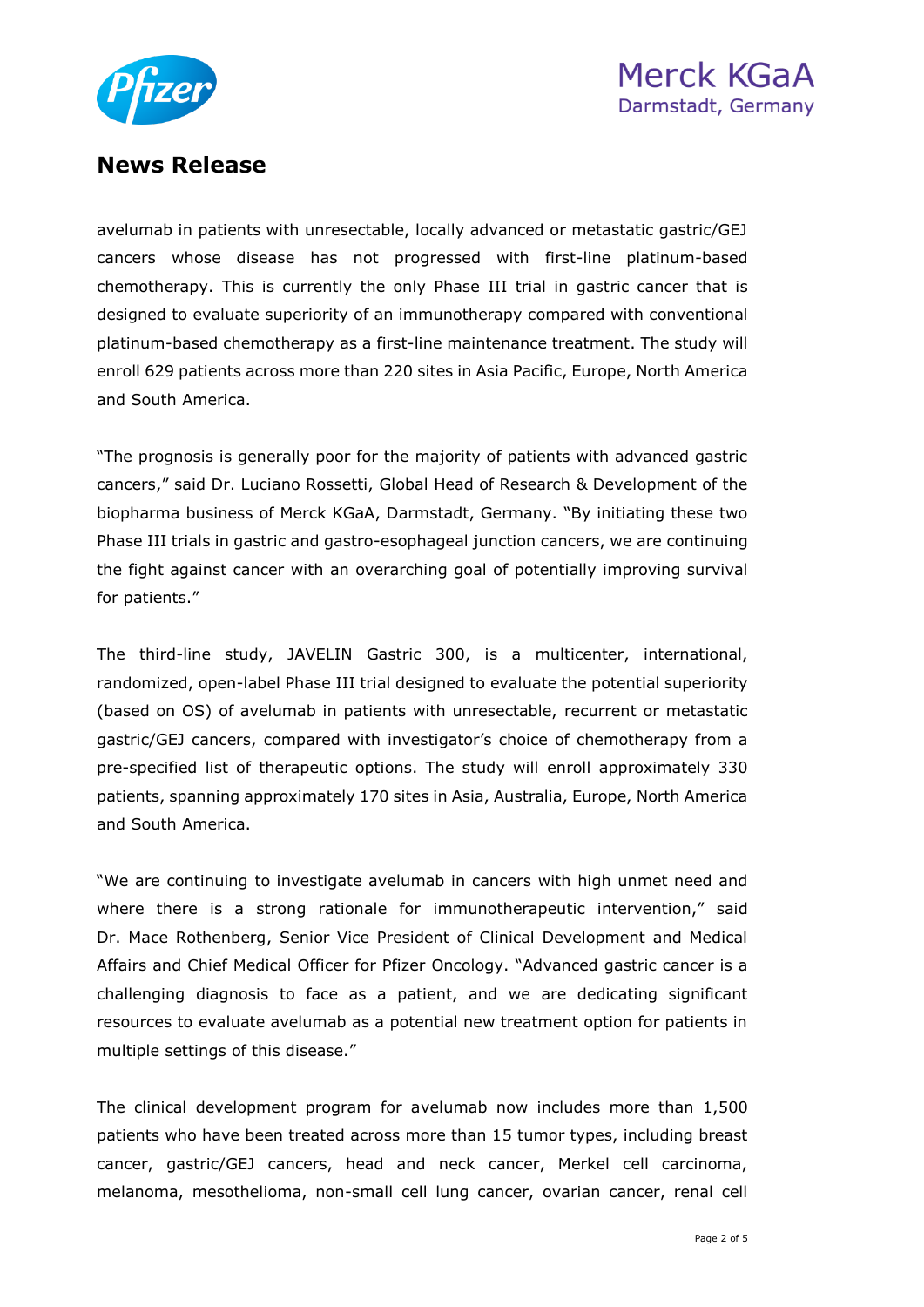

carcinoma and urothelial (e.g. bladder) cancer. Clinical trials for both of the gastric/GEJ Phase III trials in North America will be conducted on behalf of Merck KGaA, Darmstadt, Germany, by EMD Serono, the company's US and Canadian biopharma business.

\*Avelumab is the proposed International Non-proprietary Name for the anti-PD-L1 monoclonal antibody (MSB0010718C). Avelumab is under clinical investigation and has not been proven to be safe and effective. There is no guarantee any product will be approved in the sought-after indication by any health authority worldwide.

### **References**

- 1. Waddell T et al. Ann Oncol 2013;24 Suppl 6:vi57–63.
- 2. Wadhwa R et al. Nat Rev Clin Oncol 2013;10(11):643–55.
- 3. American Cancer Society. Survival rates for stomach cancer, by stage. Available from: http://www.cancer.org/cancer/stomachcancer/detailedguide/stomach-cancer-survival-rates. Last accessed December 2015.
- 4. National Cancer Institute Surveillance Epidemiology and End Results (SEER). SEER Stat Fact Sheets: Stomach Cancer. Available from: http://seer.cancer.gov/statfacts/html/ stomach.html. Last accessed April 2015.
- 5. International Agency for Research on Cancer (IARC)/EUCAN. Gastric cancer: Estimated incidence, mortality & prevalence for both sexes, 2012. Available from: http:// eco.iarc.fr/EUCAN/Cancer.aspx?Cancer=8#block-table-a. Last accessed April 2015.
- 6. Mayo Clinic. Stomach cancer treatments and drugs. Available from: http://www. mayoclinic.org/diseases-conditions/stomach-cancer/basics/treatment/con-20038197. Last accessed April 2015.
- 7. Buas MF & Vaughan TL. Semin Radiat Oncol. 2013; 23(1): 3–9.
- 8. Cunningham D et al. New Eng J Med 2006;355(1):11–22.
- 9. Macdonald JS et al. N Eng J Med 2001;345(10):725–30.
- 10. Cancer Research UK. What is advanced oesophageal junction cancer? http://www. cancerresearchuk.org/about-cancer/type/oesophageal-cancer/treatment/advanced/ what-isadvanced-oesophageal-cancer. Last accessed September 2015.

### **About Gastric and Gastro-esophageal Junction (GEJ) Cancers**

Gastric cancer is uncommon in the US and Western Europe.<sup>1,2</sup> Each year, there are approximately 22,000 new cases of gastric cancer diagnosed in the US and 80,626 cases diagnosed in the EU.<sup>3</sup> Gastric cancer is much more commonly diagnosed in East Asia, Eastern Europe, and parts of South America.<sup>4</sup> For patients with advanced gastric cancer, the prognosis is poor. The 5-year survival rate in the US is <20 percent for Stage III gastric cancer and <5 percent for Stage IV gastric cancer.<sup>5</sup> Current treatment options for gastric cancer may include surgery, radiotherapy, chemotherapy, chemoradiotherapy and targeted therapies.<sup>2,6</sup>

Reliable data on the global incidence of GEJ tumors are not available, due to the historically complicated classification system and the likelihood of misclassification.<sup>7</sup> Current treatment options for GEJ cancer may include surgery, chemotherapy, radiation therapy and targeted therapy.<sup>8,9</sup> Despite advances in the field of GEJ, there is no cure for patients with cancer that has spread.<sup>10</sup> There is a clear unmet medical need for new treatment options.

### **About Avelumab**

Avelumab (also known as MSB0010718C) is an investigational fully human anti-PD-L1 IgG1 monoclonal antibody. By inhibiting PD-L1 interactions, avelumab is thought to potentially enable the activation of T-cells and the adaptive immune system. By retaining a native Fc-region, avelumab is thought to engage the innate immune system and induce antibody-dependent cell-mediated cytotoxicity (ADCC). In November 2014, Merck KGaA, Darmstadt, Germany, and Pfizer announced a strategic alliance to co-develop and co-commercialize avelumab.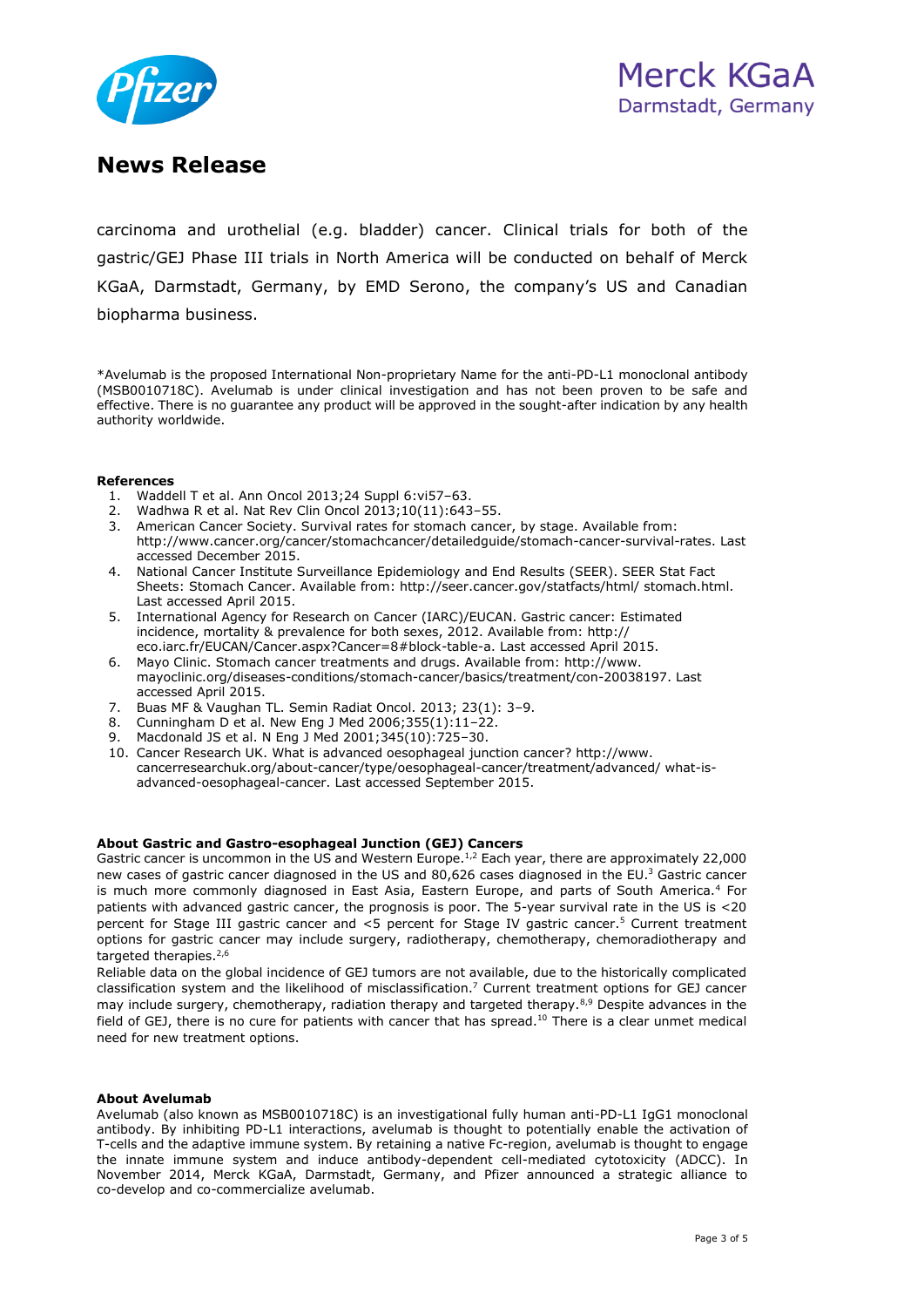

### **Alliance between Merck KGaA, Darmstadt, Germany, and Pfizer Inc, New York, US**

Immuno-oncology is a top priority for Merck KGaA, Darmstadt, Germany, and Pfizer Inc. The global strategic alliance between Merck KGaA, Darmstadt, Germany, and Pfizer Inc, New York, US, enables the companies to benefit from each other's strengths and capabilities and further explore the therapeutic potential of avelumab, an investigational anti-PD-L1 antibody initially discovered and developed by Merck KGaA, Darmstadt, Germany. The immuno-oncology alliance will jointly develop and commercialize avelumab and advance Pfizer's PD-1 antibody. The companies will collaborate on up to 20 high-priority immuno-oncology clinical development programs, including combination trials, many of which are expected to commence in 2015.

### **Pfizer Inc.; Working together for a healthier world®**

At Pfizer, we apply science and our global resources to bring therapies to people that extend and significantly improve their lives. We strive to set the standard for quality, safety and value in the discovery, development and manufacture of healthcare products. Our global portfolio includes medicines and vaccines, as well as many of the world's best-known consumer healthcare products. Every day, Pfizer colleagues work across developed and emerging markets to advance wellness, prevention, treatments and cures that challenge the most feared diseases of our time. Consistent with our responsibility as one of the world's premier innovative biopharmaceutical companies, we collaborate with health care providers, governments and local communities to support and expand access to reliable, affordable health care around the world. For more than 150 years, Pfizer has worked to make a difference for all who rely on us. To learn more, please visit us at [www.pfizer.com.](http://www.pfizer.com/)

All Merck KGaA, Darmstadt, Germany, press releases are distributed by e-mail at the same time they become available on the EMD Group Website. In case you are a resident of the USA or Canada please go to [www.emdgroup.com/subscribe](http://www.emdgroup.com/subscribe) to register again for your online subscription of this service as our newly introduced geo-targeting requires new links in the email. You may later change your selection or discontinue this service.

### **Merck KGaA, Darmstadt, Germany**

Merck KGaA, Darmstadt, Germany, is a leading science and technology company in healthcare, life science and performance materials. Around 50,000 employees work to further develop technologies that improve and enhance life – from biopharmaceutical therapies to treat cancer or multiple sclerosis, cutting-edge systems for scientific research and production, to liquid crystals for smartphones and LCD televisions. In 2014, Merck KGaA, Darmstadt, Germany, generated sales of € 11.3 billion in 66 countries. Founded in 1668, Merck KGaA, Darmstadt, Germany, is the world's oldest pharmaceutical and chemical company. The founding family remains the majority owner of the publicly listed corporate group. Merck KGaA, Darmstadt, Germany, holds the global rights to the Merck KGaA, Darmstadt, Germany, name and brand. The only exceptions are the United States and Canada, where the company operates as EMD Serono, MilliporeSigma and EMD Performance Materials.